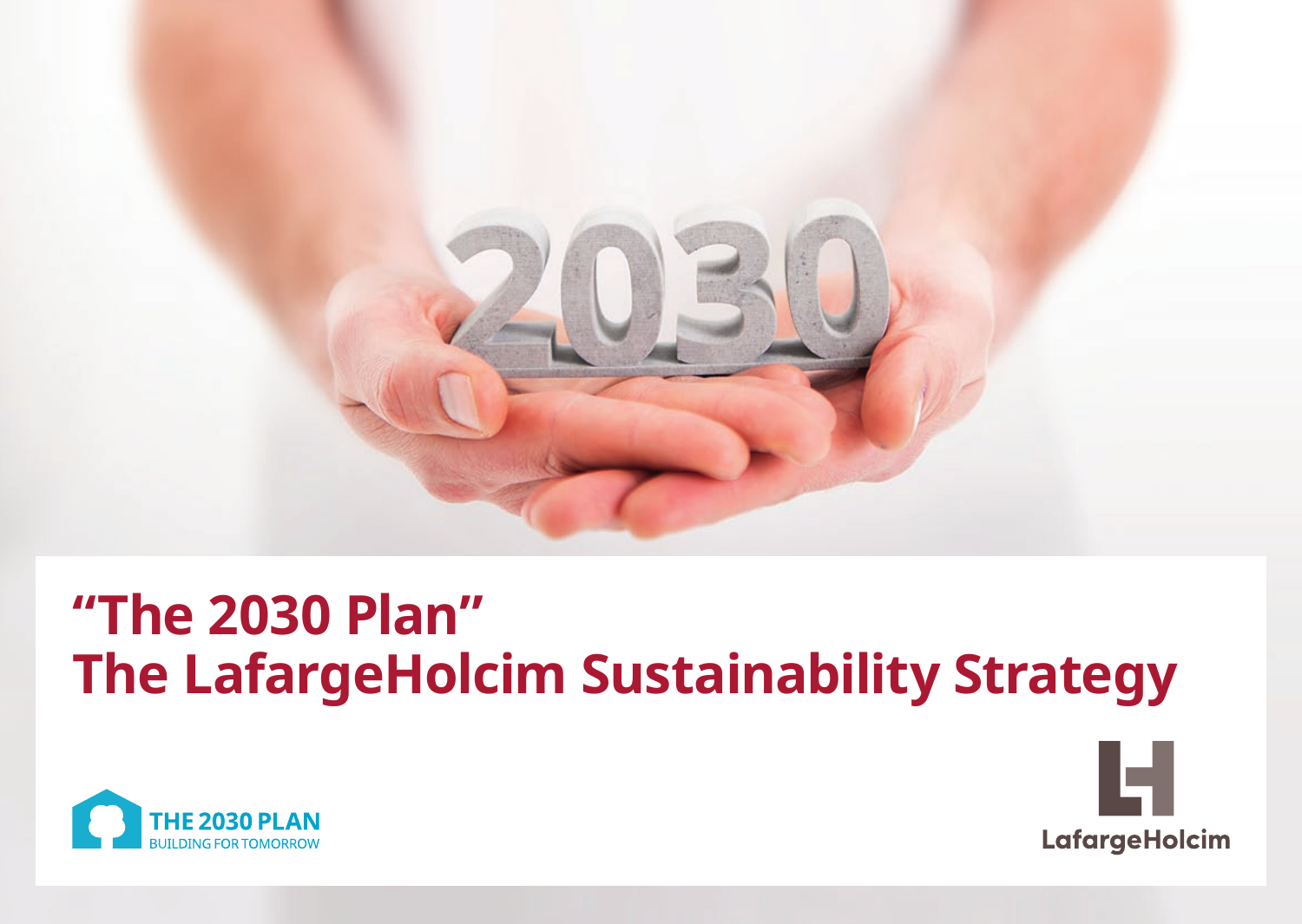### Building for tomorrow The 2030 Plan"

As LafargeHolcim, we want to lead in sustainability and set new standards.

We want to transform the way our industry works and encourage the whole construction sector to play its part in addressing our planet's biggest issues.

As the global leader in the construction materials industry, we have both the opportunity and responsibility to make a positive difference.

How will we do this?

"The 2030 Plan" focuses on how we can improve the sustainability of our operations and come up with innovative, sustainable solutions for better building and infrastructure.

Our plan also looks beyond our own business activities to our wider industry.

We are committed to working in partnerships to make the entire construction value chain more innovative and more mindful of the use of resources and the impact on nature. And we are committed to improving communities' lives by providing solutions to their challenges.

Ultimately, we believe "The 2030 Plan" will help us do better – for communities and the planet, as well as our business.

**It will help us build for tomorrow.** 

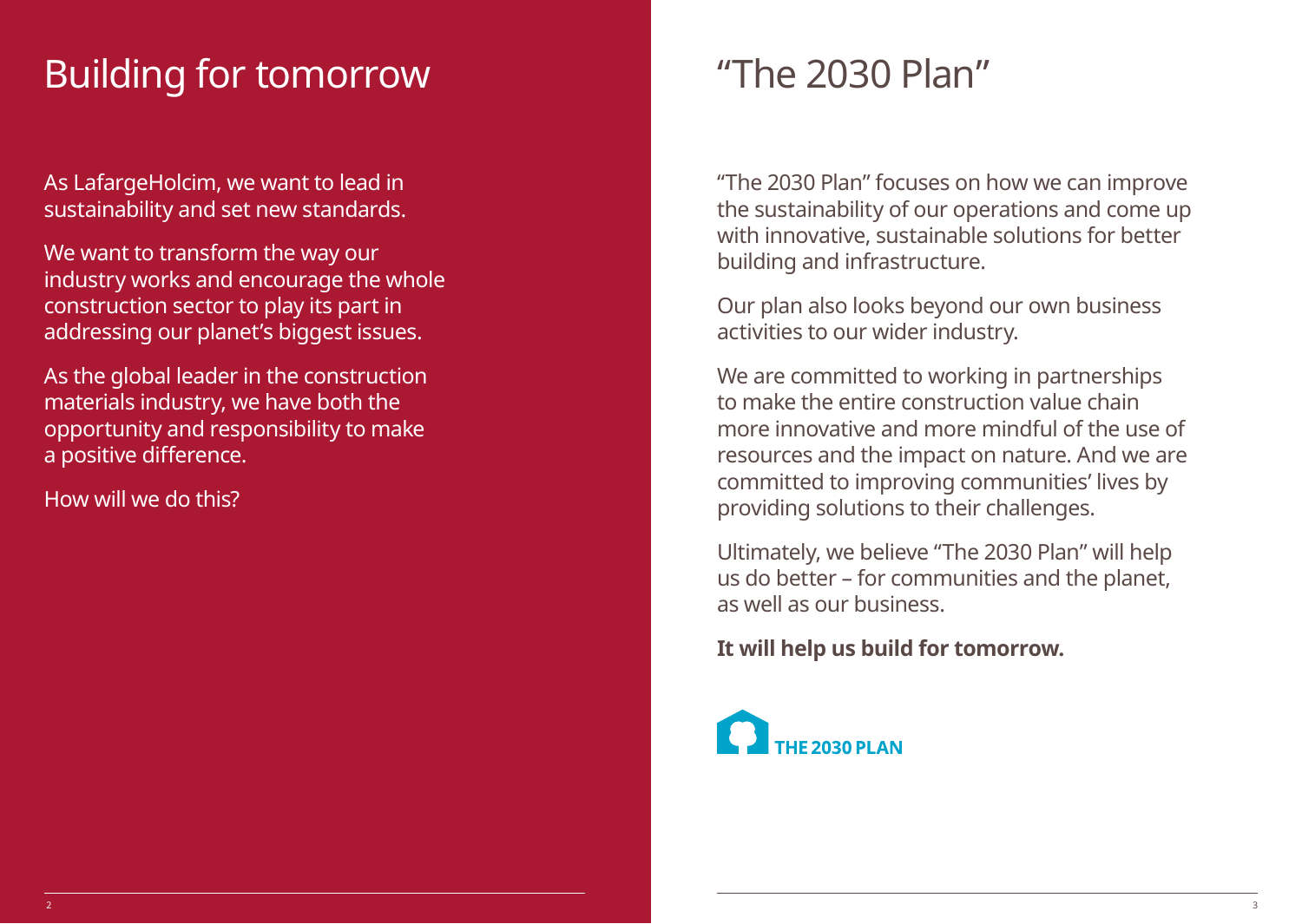

## Driving innovation

### **Our ambition**

We will lead through innovation and develop products, services and solutions with enhanced environmental and social performance.

We will be a thought-leader in our sector and drive transformation along the construction value chain.

We will identify, promote and reward the most progressive thinking in the construction industry via the LafargeHolcim Foundation for Sustainable Construction.

### **Our target**

We want to generate 1/3 of our revenue from our "2030 Solutions" – a portfolio of products and services with enhanced sustainability performance.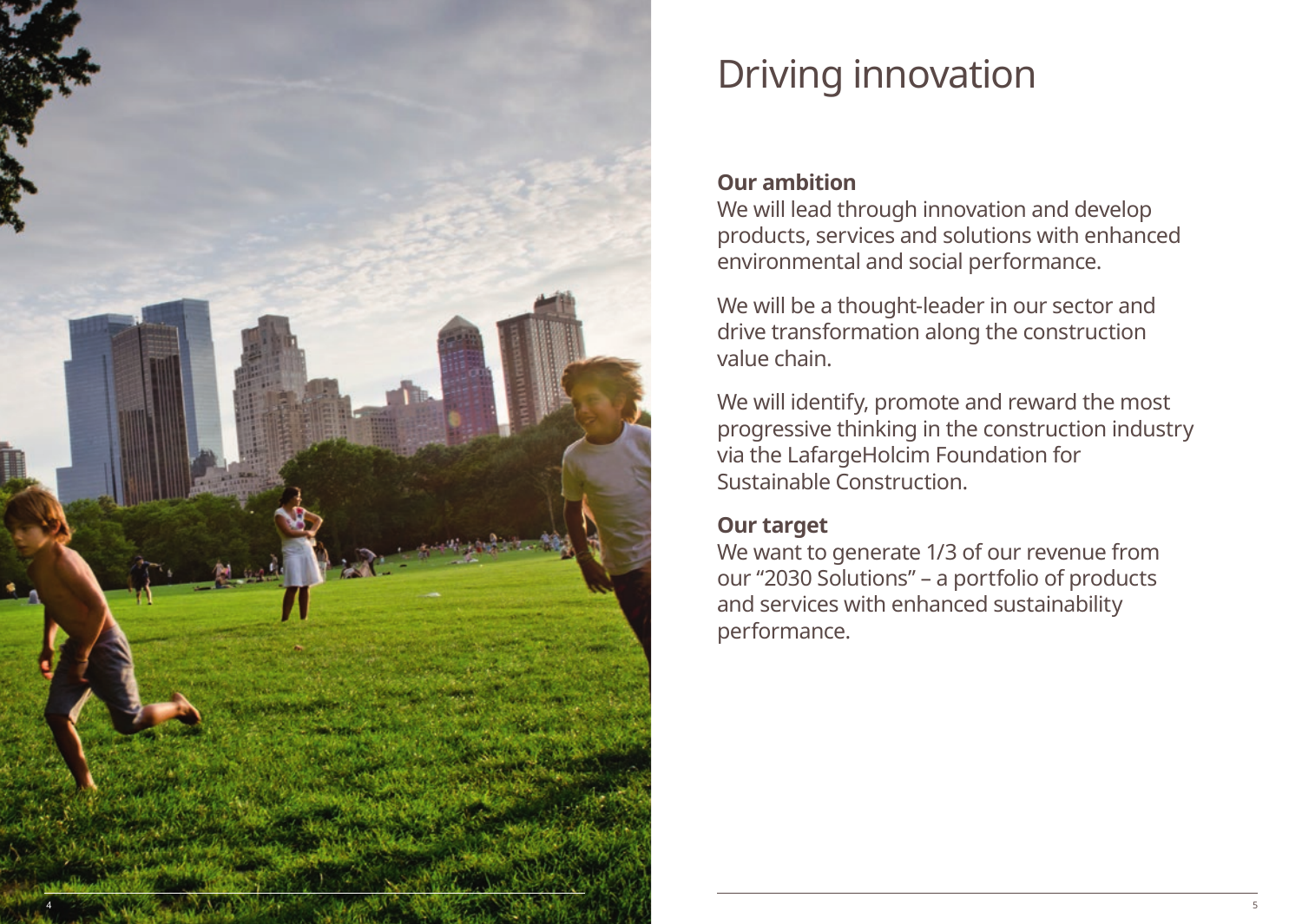### Climate

### Our industry is critical – construction materials are part of infrastructure, housing, public and commercial buildings all over the world.

#### **Our ambition**

We will continue our mission to cut net CO<sub>2</sub> emissions per tonne of cement. We will also help our customers avoid CO<sub>2</sub> emissions being released from buildings and infrastructure throughout their entire life-cycle using our portfolio of sustainable products and services.

#### **Our targets**

By 2030, we want to produce 40% less net CO2 per tonne of cement than we did in 1990 – representing an additional effort of 19% reduction if we consider 2014 as reference year.

This will help us remain the most CO2 efficient global business in our sector. In line with the global climate agreement made at COP21, we commit to revising this target every five years to adapt to technical innovations and changes to climate change regulations.

By 2030, we want to help our customers avoid 10 million tonnes of CO2 released every year from buildings and infrastructure by using our innovative solutions.



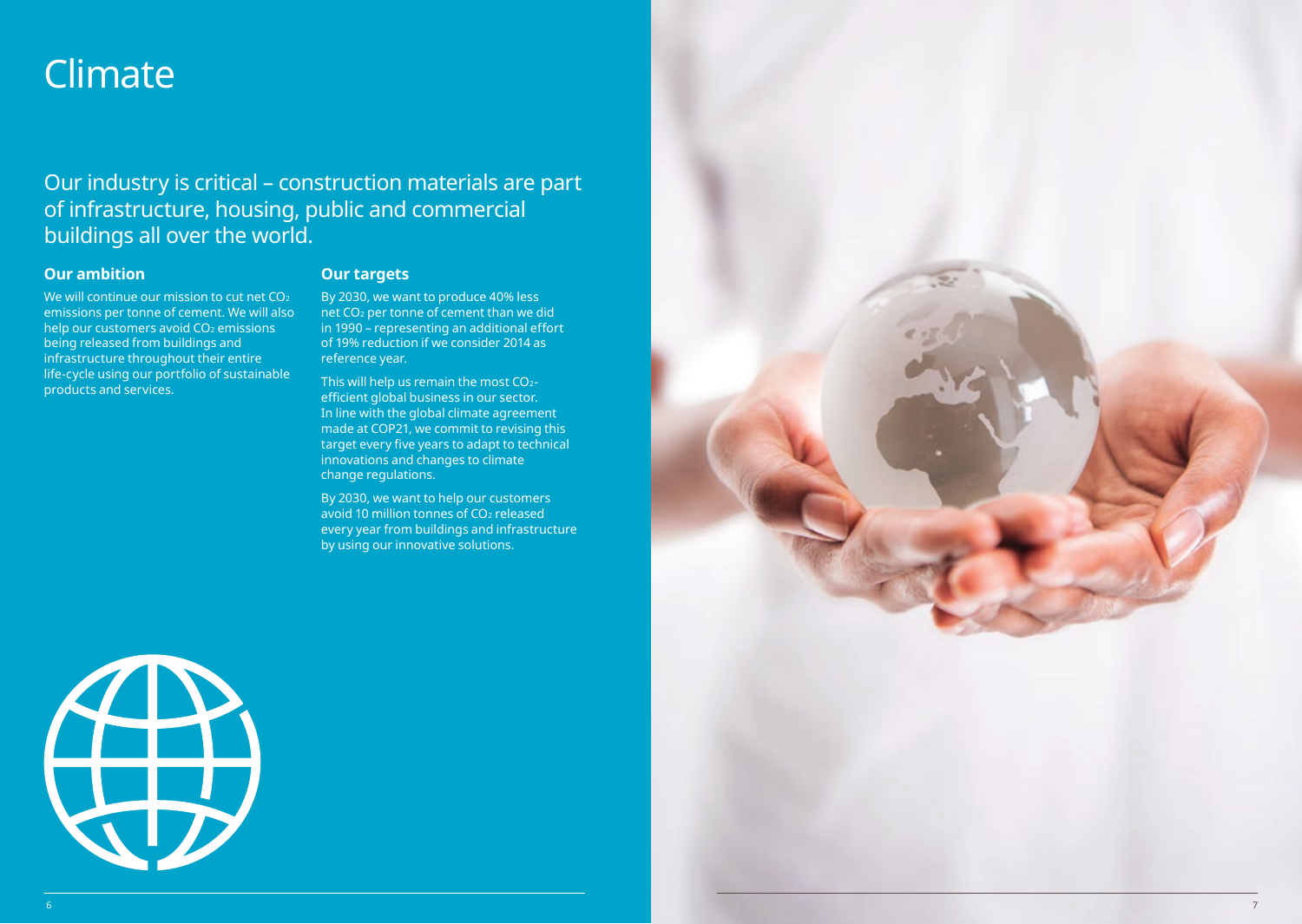### Circular Economy

Natural resources are becoming scarce. In waste we see solutions. We're innovating and developing new, sustainable ways to use waste and creating products that live beyond their initial purpose.

#### **Our ambition**

We will create more value from waste by transforming it into resources for all our

production processes – providing sustainable waste treatment solutions. In urban areas, we will use construction

and demolition waste to produce recycled aggregates.

#### **Our targets**

By 2030, we want to use 80 million tonnes of resources made from waste in our operations each year.

By 2030, we will be supplying 4 times more recycled aggregates and reclaimed asphalt pavement than today.

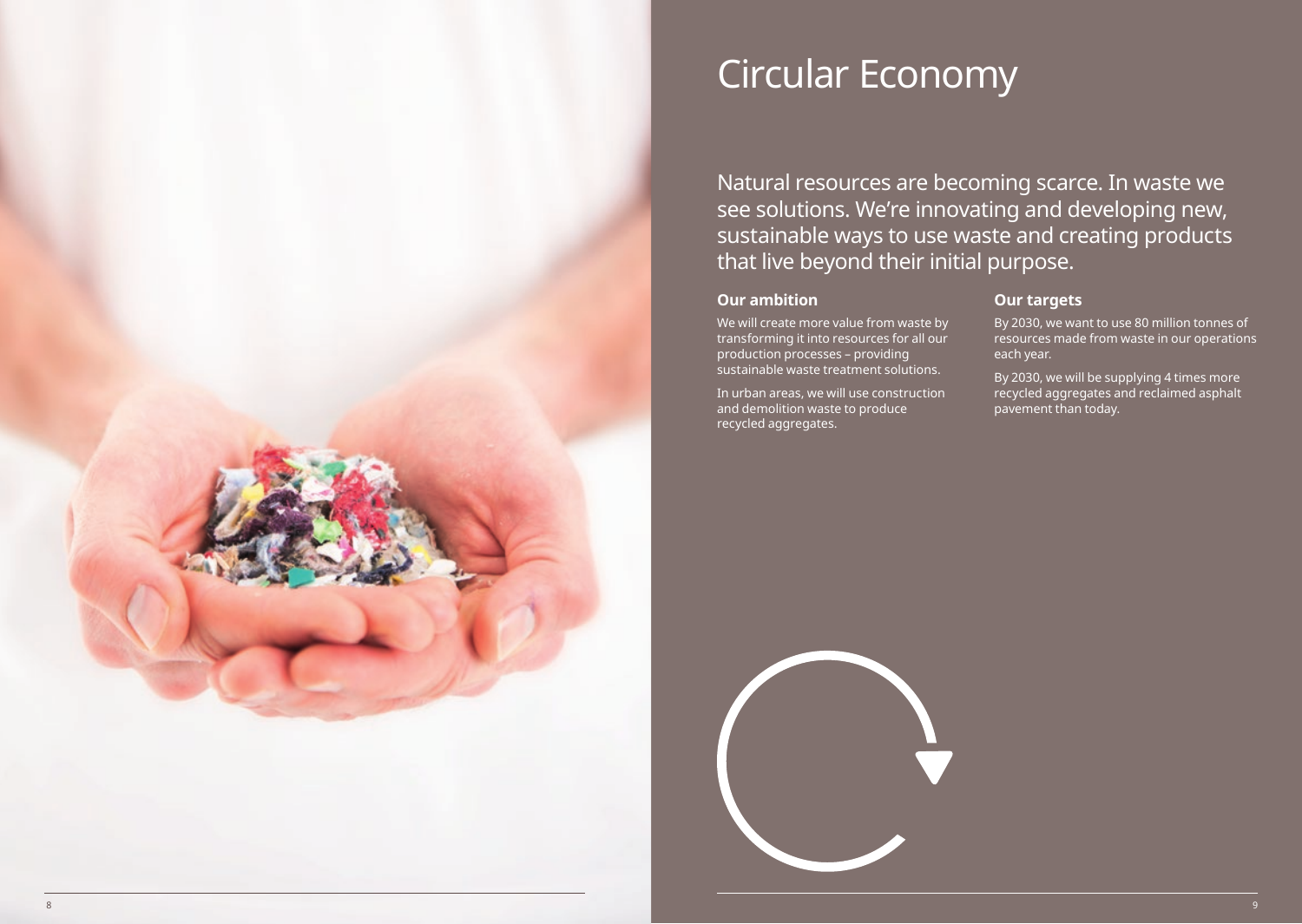### Water & Nature

Water shortage is one of the big issues our planet faces and we need water to make our products. So, we're making it our mission to reduce the amount of freshwater we withdraw from nature and use it carefully. In dry areas, we give more water to communities and ecosystems than we take. And we take care of biodiversity in all the areas where we operate.

### **Our ambition**

**Our targets**

We will use less freshwater in all our business lines.

We will give more water to communities and nature than we take in water-scarce areas.

We want to demonstrate a global positive change to biodiversity in our mining sites.

We will provide appropriate hygiene conditions of all workers on our sites.

### By 2030, we want to achieve a 30% reduction in the amount of freshwater we

withdraw from nature to produce each tonne of cement.

We want to make a positive difference to water resources in areas where it's scarce.

We want to demonstrate a global positive change for biodiversity by 2030.

We want to make sure all our employees and contractors can access safe water, sanitation and hygiene on all our operational sites.



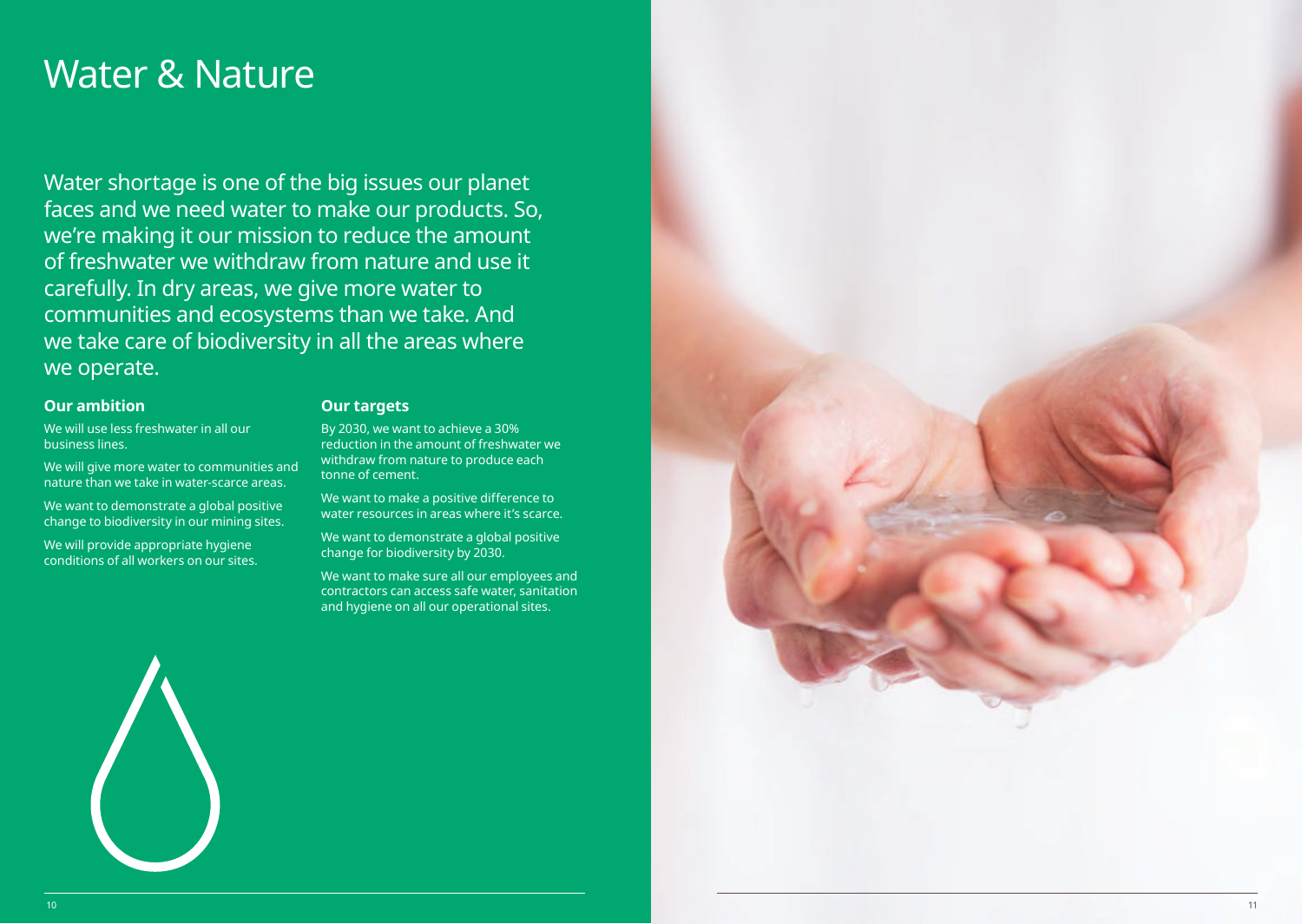

### People & Communities

Rising populations and urbanization are changing the way we live and work. We're continuing to put health and safety at the heart of everything we do. We're also making a difference by giving communities safe, healthy shelter through affordable housing. And we're fighting for fairness by taking a stand against bribery and workplace inequality.

#### **Our ambition**

We will further develop and provide affordable housing solutions for people who need it most.

We will provide inclusive business models and education and health programs to support local communities' economic and social development.

We will take a stand against corruption and bribery.

We will promote and use responsible and sustainable business practices throughout our value chain. In particular, we will work for the universal respect of human rights.

We will champion diversity in our sector.

We will continue to put health and safety at the center of everything we do. Health and safety is LafargeHolcim's overarching value.



#### **Our targets**

By 2030, we want to help 75 million people live better lives through our affordable housing solutions, our inclusive business initiatives and our social investments.

We want to work with others to fight bribery and corruption in all the high-risk countries where we operate.

We want to implement our Sustainable Procurement Initiative in all the countries we operate in.

We want to promote equality and diversity at LafargeHolcim. We want to achieve a minimum of 30% gender diversity at all management levels around our business by 2030.

By 2030, we want to achieve a zero fatality target, a Lost Time Injury Frequency Rate of 0.2, a 50% reduction in Total Injury Frequency Rate (vs 2015), and have an occupational disease rate of 0.1.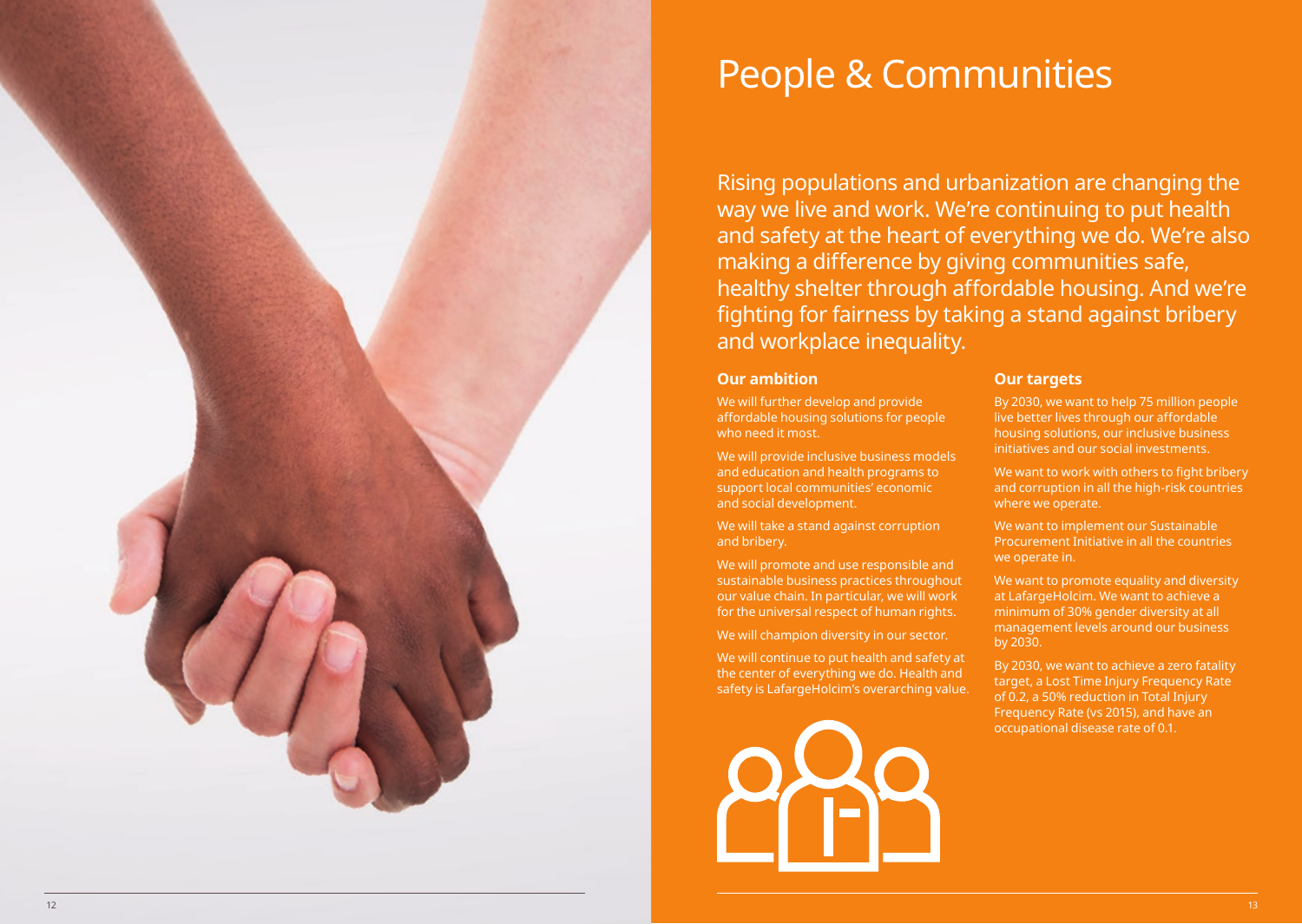### Together, we can make "The 2030 Plan" happen

Today, "The 2030 Plan" is a vision, a roadmap. In just over a decade our ambition will be a reality. But we can't do it alone. It takes all of us – everyone working at LafargeHolcim, everyone we partner with, everyone working in the construction industry – to make it happen.

We want you to get involved in "The 2030 Plan". Whether you're a LafargeHolcim employee with a story to share, a customer with an idea for how we could do something better, or an organization who would like to work with us, please get in touch with: The2030plan@lafargeholcim.com.

Check out www.lafargeholcim.com/2030-Plan for more information.

Let's build for tomorrow.